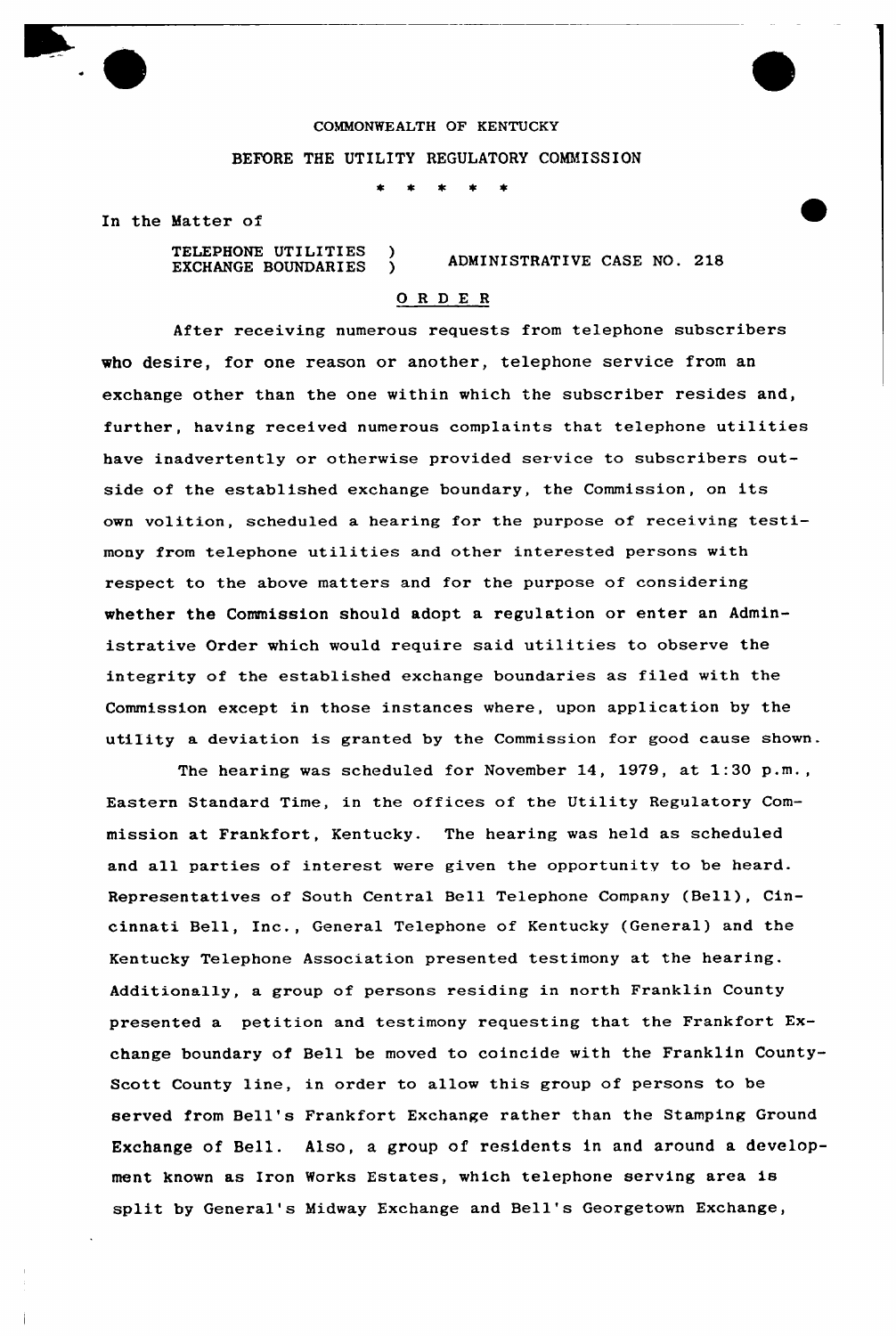

presented testimony requesting that the Commission require General and Bell to continue offering them a choice of telephone service under an arrangement called Cross-Boundary Service, which is technically known as Foreign Exchange Service on a cross-boundary basis. The Division of Consumer Protection (predecessor to the Division of Consumer Intervention) of the Attorney General's Office was also present as an intervenor for consuniers.

The Commission, after considering this matter, including the hearing and all correspondence of record, and being advised, is of the opinion and finds that:

1) The establishment of telephone boundary lines is absolutely necessary to allow economical and efficient communication system planning and to prevent costly and chaotic duplication of facilities;

2) Once established, the integrity of boundary lines must be observed by both the telephone utilities and by telephone subscribers, except in those instances where, upon application by the utility, a deviation is granted by the Commission for good cause shown;

3) The telephone utilities have, in numerous instances, served subscribers outside of the established boundary lines, and those companies should be required to identify to the Commission those subscribers, and the reasons for serving same, outside of the established exchange boundaries;

4) The Record shows that the boundary line change requested by the group of Petitioners from north Franklin County would require costly construction of facilities which would duplicate existing facilities in the area. No decision should be made on this request at this time, pending further study of this issue by the Commission;

5) The Record shows that the provision fo Foreign Exchange Service on a cross-boundary basis to Petitioners residing in Iron Works Estates is discriminatory in the rate structure for such service against those who must pay the normal tariffed foreign exchange rates to obtain similar service, and therefore the provision of cross-boundary service should be abolished;

 $-2-$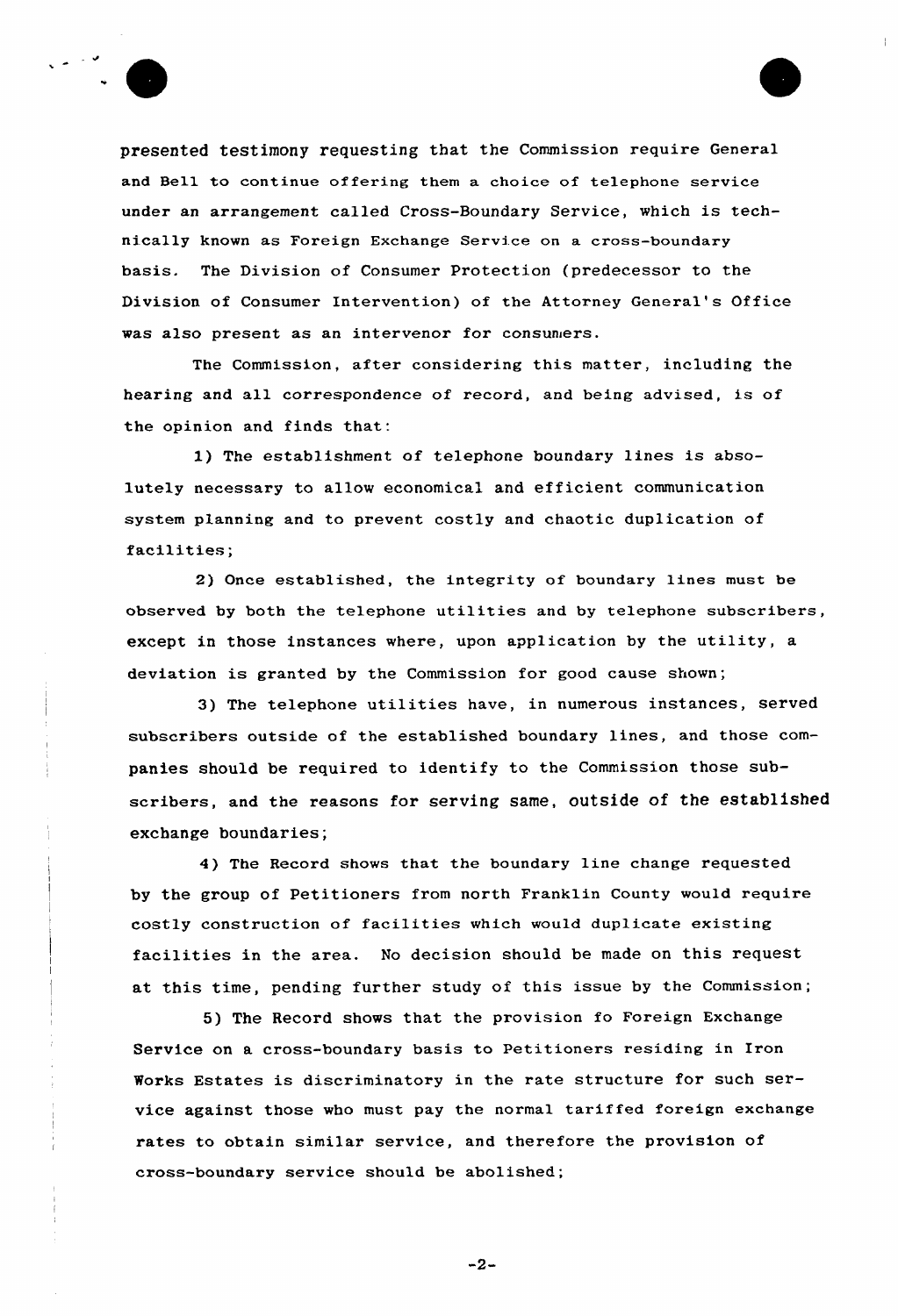6) Both Bell and General should be required to identify to the Commission subscribers who now have Foreign Exchange Service on a cross-boundary basis.

IT IS THEREFORE ORDERED that all telephone utilities shall observe the intergrity of the established exchange boundaries except in those instances where, upon application, a deviation is granted by the Commission for good cause shown.

IT IS FURTHER ORDERED that each telephone utility shall, within one-hundred-twenty (120) days of the date of this Order, furnish the Commission with a listing of subscribers in that utilities' service area who have been furnished and presently have telephone service outside of the established boundary lines, along with the reason for the provision of such service.

IT IS FURTHER ORDERED that a decision concerning the request from Petitioners in north Franklin County for a boundary line change in order to allow Petitioners to be served from South Central Bell' Frankfort exchange be and it hereby is deferred pending further study by the Commission.

IT IS FURTHER ORDERED that the request of Petitioners residing in and around Iron Words Estates for the continuation of the provision of Foreign Exchange Service on <sup>a</sup> cross-boundary basis be and it hereby is denied.

IT IS FURTHER ORDERED that within twenty (20) days of the date of this Order, both General Telephone of Kentucky and South Central Bell Telephone Company shall file with the Commission tariffs which reflect the abolishment of the provision of Foreign Exchange Service on a cross-boundary basis.

IT IS FURTHER ORDERED that within sixty (60) days of the date of this Order, both General Telephone of Kentucky and South Central Bell Telephone Company shall file with the Commission a listing of subscribers who presently have Foreign Exchange Service on a cross-boundary basis.

 $-3-$